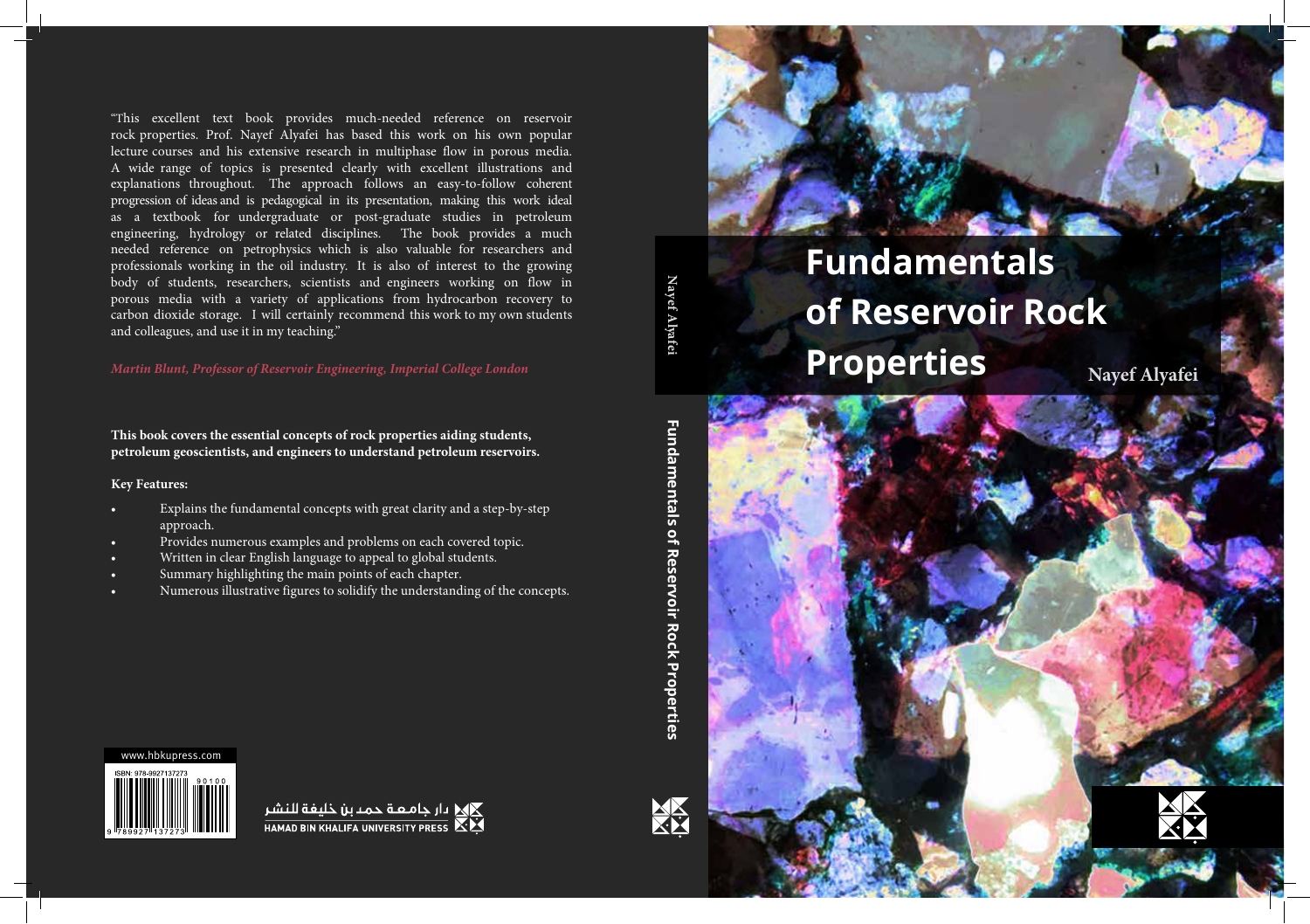# **Fundamentals of Reservoir Rock Properties**

**Nayef Alyafei**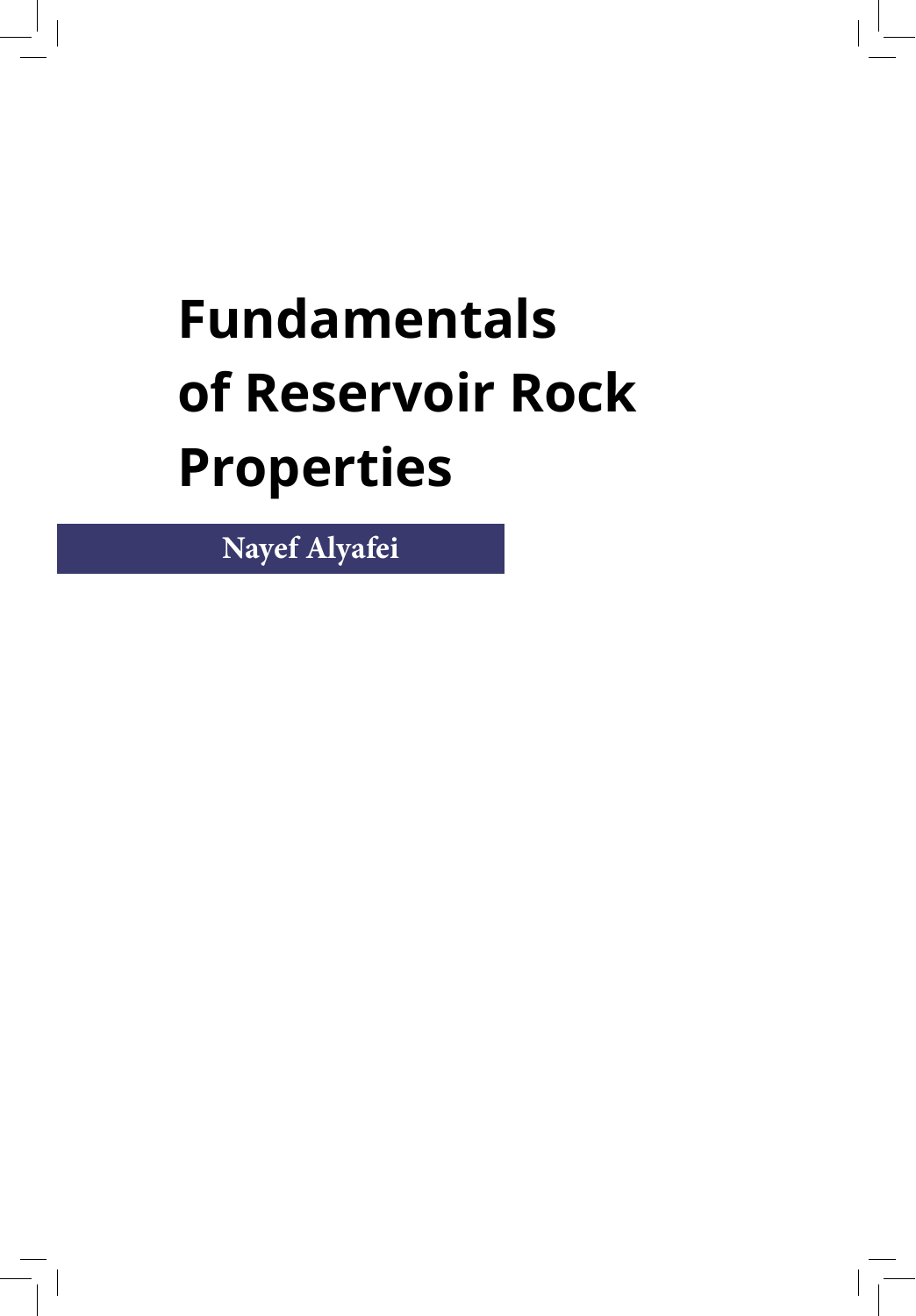First Edition 2019

Hamad Bin Khalifa University Press P O Box 5825 Doha, Qatar

> www.hbkupress.com www.qscience.com

Copyright © Nayef Alyafei, 2019 Cover image © Nayef Alyafei

All rights reserved. No part of this publication may be reproduced or transmitted in any form or by any means, electronic or mechanical, including photocopying, recording, or any information storage or retrieval system, without prior permission in writing from the publishers.

All figures and images by author

ISBN: 9789927137273 Printed and bound in Doha, Qatar

# **Fundamentals of Reservoir Rock Properties**

**Nayef Alyafei**

**Qatar National Library Cataloging-in-Publication (CIP)** 

Alyafei, Nayef, author.

 Fundamentals of reservoir rock properties / Nayef Alyafei. First English edition. – Doha : Hamad Bin Khalifa University Press, 2019.

pages ; cm

ISBN 978-992-713-727-3

1. Oil reservoir engineering. 2. Petroleum reserves -- Mechanical properties. 3. Geophysics. I. Title.

TN870.57 .A42 2019 622.3382– dc 23 201927338009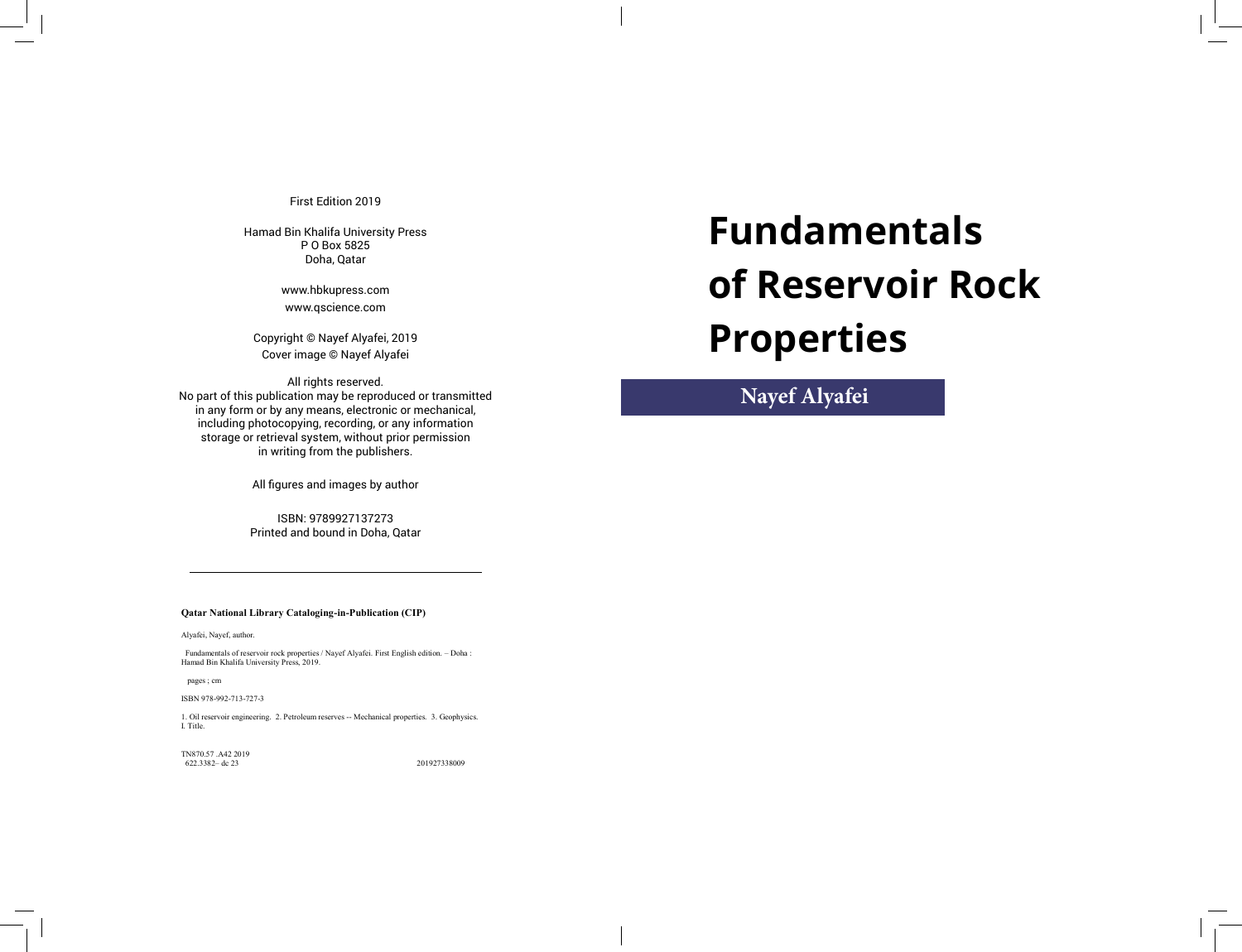# **Conversion of Units**

#### **Length:**

1 ft = 0.3048 m = 12 in 1 m = 3.281 ft = 39.37 in = 100 cm

**Mass:**

1 lbm = 0.45359 kg 1 kg = 2.2046 lbm = 1000 g

**Interfacial Tension: Permeability:** 1 N/m = 1000 mN/m = 1000 dyne/cm 1 D = 1000 mD = 9.869233 x 10**-13** m**<sup>2</sup>**

**Volume:** 1 ft<sup>3</sup> = 0.02831 m<sup>3</sup> = 28.3168 L = 0.178 bbl = 0.178 RB 1 m<sup>3</sup> = 35.29 ft<sup>3</sup> = 1000 L

## **Pressure:**

1 atm = 101.3 kPa = 1.013 bar = 14.696 lbf/in**<sup>2</sup>** (psia)

1 psia = 6.89 kPa = atm/14.696

1 Pa = 1 N/m**<sup>2</sup>** = 1 kg/m.s**<sup>2</sup>** = 10**-5** bar = 1.450 x 10**-4** lbf/in**<sup>2</sup>** = 10 dyne/cm**<sup>2</sup>** psia = psig +14.7

## **Density:**

1 g/cc = 1000 kg/m**<sup>3</sup>** = 62.427 lb/ft**<sup>3</sup>** = 8.345 lb/gal = 0.03361 lb/in**<sup>3</sup>**

## **Viscosity:**

1 cP = 0.01 poise = 0.01 g/cm.s = 0.001 kg/m.s = 0.001 n.s/m**<sup>2</sup>** = 0.001 Pa.s = 0.01 dyne.s/cm**<sup>2</sup>** = 6.72 x 10**-4** lbm/ft.s = 2.09 x 10**-5** lbf.s/ft**<sup>2</sup>**

## **Metric Prefixes:**

| Prefix | Symbol | <b>Multiplication Factor</b> |
|--------|--------|------------------------------|
| giga   | G      | 10 <sup>9</sup>              |
| mega   | M      | $10^{6}$                     |
| kilo   | k      | $10^{3}$                     |
| centi  | C      | $10^{-2}$                    |
| milli  | m      | $10^{-3}$                    |
| micro  | μ      | $10^{-6}$                    |
| nano   | n      | $10^{-9}$                    |

## **Oilfield Prefixes:**

| Prefix         | Symbol   | <b>Multiplication Factor</b> |
|----------------|----------|------------------------------|
| Thousand       | м        | $10^3$                       |
| Million        | MМ       | 10 <sup>6</sup>              |
| <b>Billion</b> | MMM or B | 10 <sup>9</sup>              |
| Trillion       |          | 10 <sup>12</sup>             |

**Area:** 1 ft<sup>2</sup> = 0.092903 m<sup>2</sup> = 144 in<sup>2</sup> 1 m**<sup>2</sup>** = 10.7649 ft**<sup>2</sup>** = 10000 cm**<sup>2</sup>**

**Force:** 1 lbf = 4.44822 N = 32.2 lbm.ft/s**<sup>2</sup>** 1 N = 0.2248 lbf = 1 kg.m/s**<sup>2</sup>**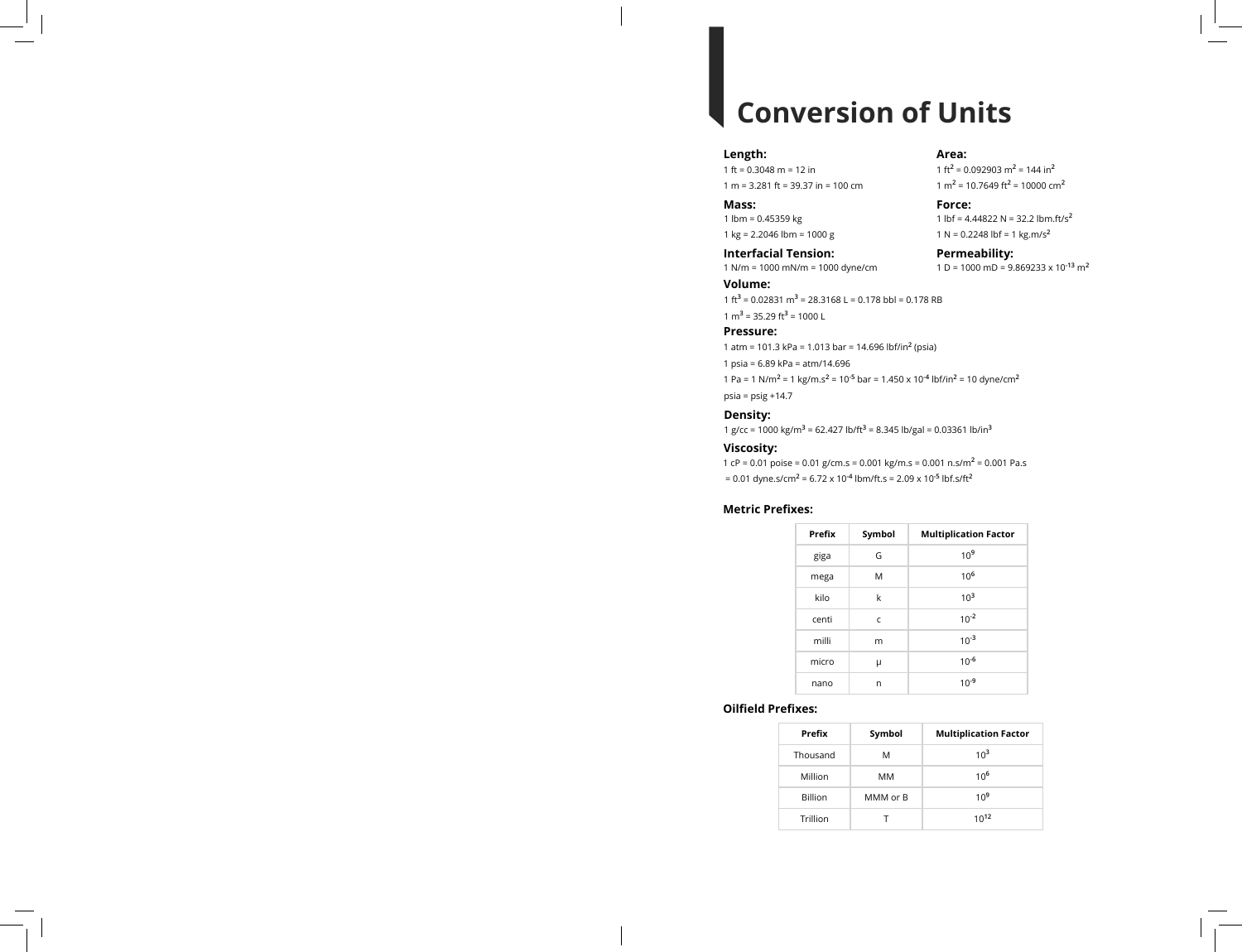# **Index**

# **Chapter 1 Introduction**

| Introduction                                                             | 11 |
|--------------------------------------------------------------------------|----|
|                                                                          |    |
|                                                                          |    |
|                                                                          |    |
|                                                                          |    |
|                                                                          |    |
| 1.6.1 Routine Core Analysis (RCAL)<br>1.6.2 Special Core Analysis (SCAL) |    |
| 1.7 Why Do We Need to Understand Petrophysics?  15                       |    |

# **Porosity Chapter 2**

| 2.1.1 Geological Classification of Porosity<br>2.1.2 Engineering Classification of Porosity |  |
|---------------------------------------------------------------------------------------------|--|
|                                                                                             |  |
| 2.3.1 Primary Factors<br>2.3.2 Secondary Factors                                            |  |
| 2.4.1 Laboratory Measurements<br>2.4.2 Wireline Logging                                     |  |
|                                                                                             |  |
|                                                                                             |  |
|                                                                                             |  |
|                                                                                             |  |

# **Chapter 3**

| <b>Rock Compressibility</b> |  |
|-----------------------------|--|
|-----------------------------|--|

| 3.1.1 Matrix Compressibility                            |  |
|---------------------------------------------------------|--|
| 3.1.2 Bulk Compressibility                              |  |
| 3.1.3 Pore Compressibility                              |  |
| 3.2 Laboratory Determination of Rock Compressibility 49 |  |
|                                                         |  |
|                                                         |  |

**43**

**17**

#### **Permeability Chapter 4**

| 4.1 Applications of Permeability                                                                                                                                                                            | 56 |
|-------------------------------------------------------------------------------------------------------------------------------------------------------------------------------------------------------------|----|
| 4.2 Validity of Darcy's Law for Single-Phase Permeability                                                                                                                                                   | 56 |
| 4.3 Darcy's Law Under Different Boundary Conditions<br>4.3.1 Case 1: Linear Solution of Darcy's Law for<br>Incompressible Fluid<br>4.3.2 Case 2: Radial Solution of Darcy's Law for<br>Incompressible Fluid | 57 |
| 4.4 Laboratory Measurements of Absolute Permeability  64<br>4.4.1 Liquid Permeability<br>4.4.2 Gas Permeability                                                                                             |    |
| 4.5.1 Pressure Profile: Liquid Flow<br>4.5.2 Pressure Profile: Gas Flow                                                                                                                                     |    |
| 4.6.1 Case 1: Linear Flow in Parallel<br>4.6.2 Case 2: Linear Flow in Series<br>4.6.3 Case 3: Radial Flow in Parallel<br>4.6.4 Case 4: Radial Flow in Series                                                |    |
| 4.7 Flow in Channels and Fractures  82<br>4.7.1 Flow in Channels<br>4.7.2 Flow in Fractures<br>4.7.3 Average Permeability with Channels and Fractures                                                       |    |
|                                                                                                                                                                                                             |    |
|                                                                                                                                                                                                             |    |

# **Chapter 5 Fluid Saturation**

| 5.1.1 Extraction Method: Retort Distillation |
|----------------------------------------------|
| 5.1.2 Extraction Method: Dean-Stark          |
| 5.2 Limitations of Using Extraction Methods  |
| to Evaluate Reservoir's Saturation105        |
| 5.2.1 Drilling Muds                          |
| 5.2.2 Fluid Properties                       |
|                                              |
|                                              |

# **55**

**97**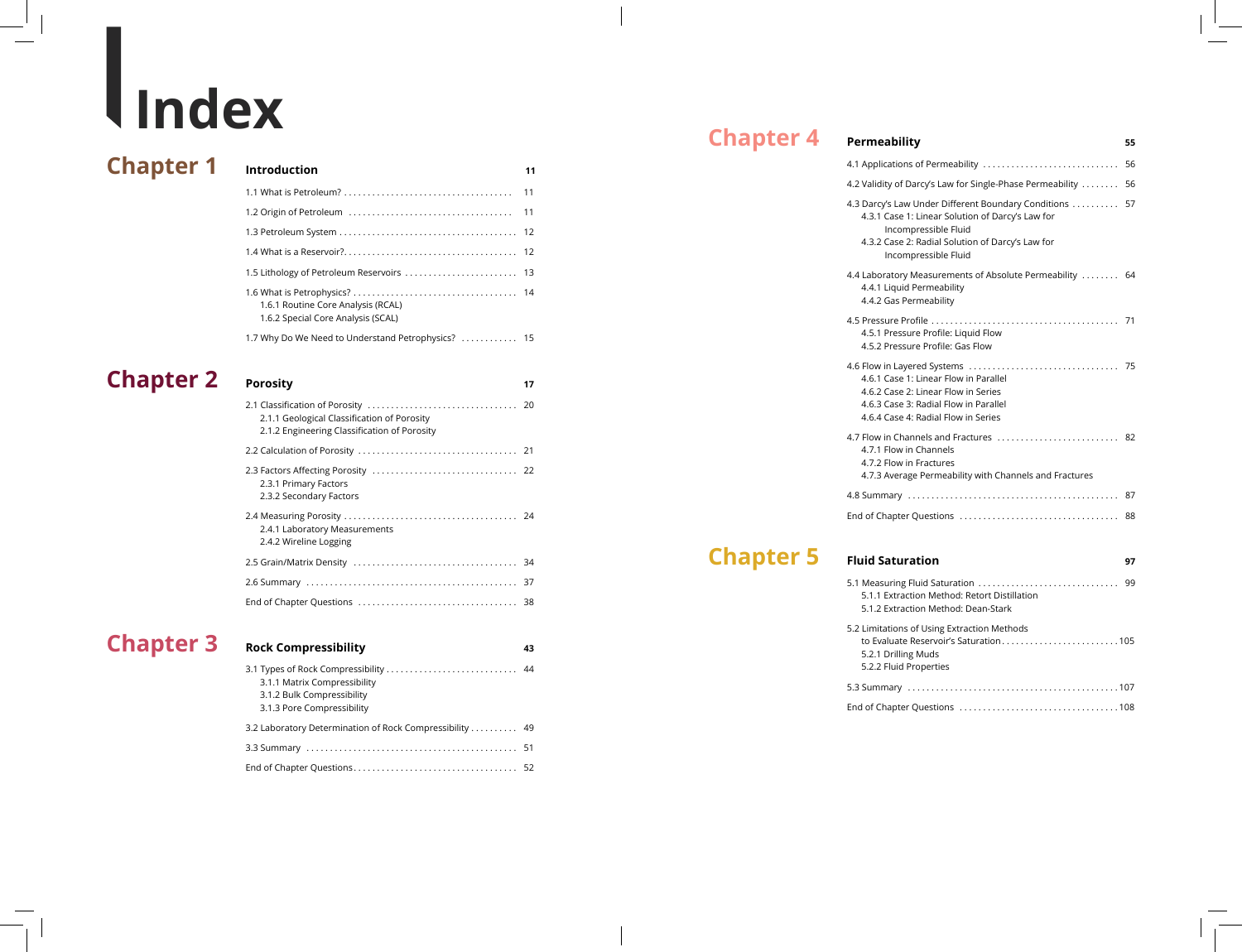# **Chapter 6 Electrical Properties**

| 6.1.1 Introduction to Ohm's Law<br>6.1.2 Formation Factor<br>6.1.3 Resistivity Index<br>6.1.4 Archie's Equation                              |  |
|----------------------------------------------------------------------------------------------------------------------------------------------|--|
| 6.2 Factors Affecting Resistivity of Reservoir Rocks 125                                                                                     |  |
| 6.3 Measuring Electrical Properties of Reservoir Rocks  126<br>6.3.1 Measuring the Formation Factor<br>6.3.2 Measuring the Resistivity Index |  |
| 6.4 Applications of Electrical Properties of Reservoir Rocks  128                                                                            |  |
|                                                                                                                                              |  |
|                                                                                                                                              |  |

**113**

# **Chapter 7**

| Wettability<br>135                                              |  |
|-----------------------------------------------------------------|--|
| 7.1.1 Surface and Interfacial Tension<br>7.1.2 Adhesion Tension |  |
|                                                                 |  |
|                                                                 |  |
| 7.4.1 Contact Angle<br>7.4.2 Amott Index                        |  |
|                                                                 |  |
|                                                                 |  |

# **Chapter 8** Capillary Pressure

**149**

| 8.1.1 Water/Air System<br>8.1.2 Water/Oil System                                                                                                                    |
|---------------------------------------------------------------------------------------------------------------------------------------------------------------------|
| 8.2.1 Drainage<br>8.2.2 Water Re-saturation                                                                                                                         |
| 8.3 Laboratory Measurements of Capillary Pressure 161<br>8.3.1 Porous Plate Technique (PP)<br>8.3.2 Mercury Injection Capillary Pressure (MICP)<br>8.3.3 Centrifuge |
| 8.4 Capillary Pressure Conversion and Throat Radius Distribution 164                                                                                                |
|                                                                                                                                                                     |
| 8.6 Water Saturation Distribution in a Layered System 172                                                                                                           |

| 8.7 Hydrostatic Pressure and Repeat Formation Tester (RFT)173 |  |
|---------------------------------------------------------------|--|
| 8.8 Applications of Capillary Pressure 176                    |  |
|                                                               |  |
|                                                               |  |
|                                                               |  |

# **Chapter 9**

# **Relative Permeability**

| 9.2.1 Displacement Efficiency ( $E_p$ )<br>9.2.2 Volumetric Sweep Efficiency ( $E_{v}$ )<br>9.2.3 Recovery Factor (RF) |
|------------------------------------------------------------------------------------------------------------------------|
| 9.3 Laboratory Measurement of Relative Permeability 192<br>9.3.1 Steady State (SS)<br>9.3.2 Unsteady State (USS)       |
|                                                                                                                        |
|                                                                                                                        |
|                                                                                                                        |

# **Chapter 10**

# **209 Data Integration and Volumetric Estimation of Hydrocarbons**

| 10.1 Estimation of Hydrocarbons in Place 209 |  |
|----------------------------------------------|--|
| 10.1.1 Net to Gross                          |  |
| 10.1.2 Fluid Properties                      |  |
| 10.1.3 Layered Systems                       |  |
| 10.1.4 Unit Systems                          |  |
| 10.2 Data Integration and Uncertainty 218    |  |
|                                              |  |
|                                              |  |
|                                              |  |

**References**

**232**

**183**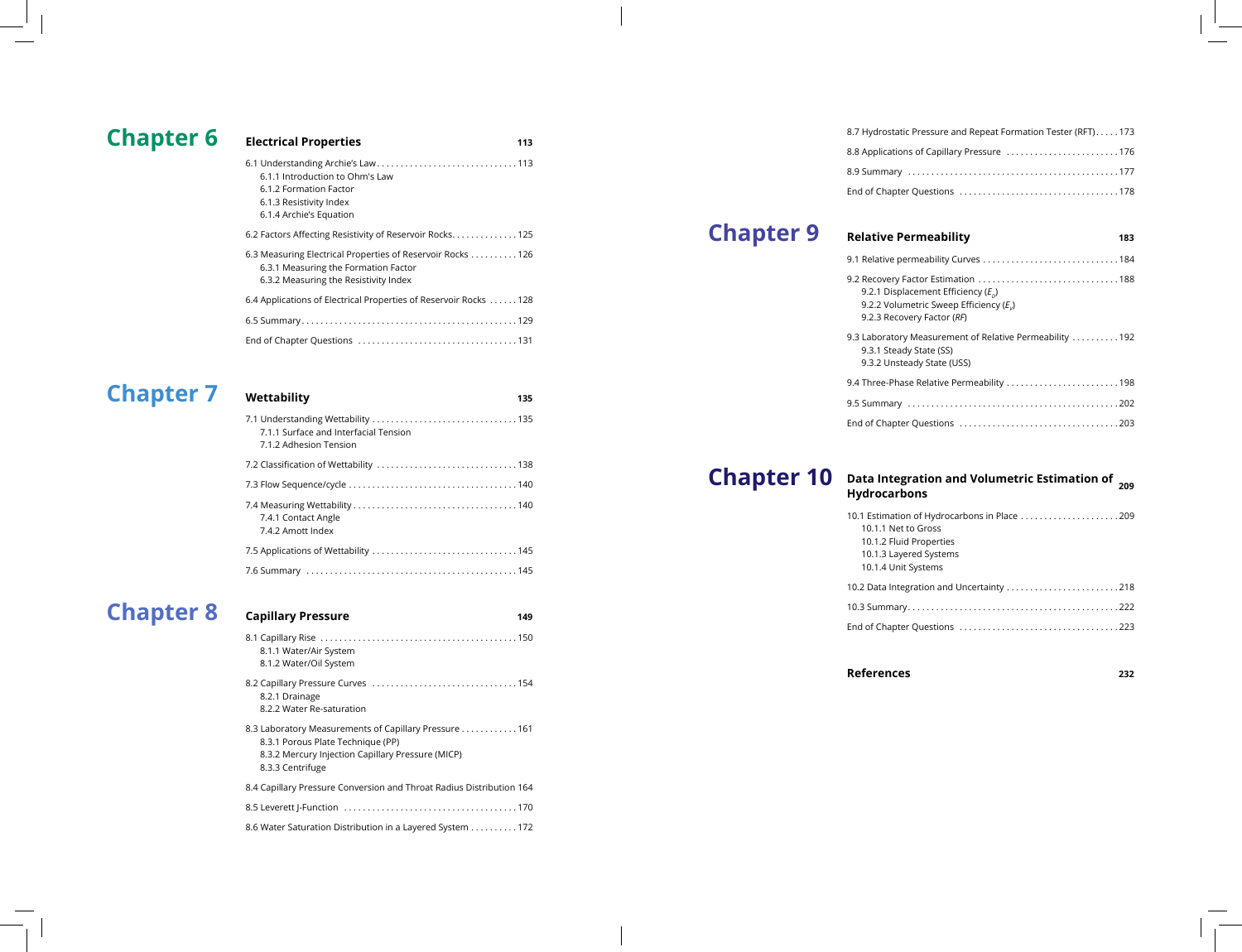# **Chapter 1 Introduction**

Prior to the discovery of petroleum, mankind used coal as the main source of energy to operate their machines. Since the first commercial well drilled in the United States in 1859, the dependence on petroleum as a source of energy has increased tremendously. From that point onwards, **petroleum has been and will continue to be the main source of energy for decades ahead** due to its availability, efficiency, and low price. In addition, hydrocarbons are not only used as fuel for our machines, but also as lubricants and raw materials for many modern industrial products such as plastics, paints, and rubber.

### **1.1 What is Petroleum?**

Petroleum is a naturally occurring hydrocarbon (composed of hydrogen and carbon atoms) that can exist as a solid, liquid, or gas. The physical state of the hydrocarbon is a function of the pressure and temperature to which it is exposed as well as the structure (chain length/molecular weight). However, most of the hydrocarbons found within the ground are either liquid or gas, and are referred to as crude oil and natural gas, respectively.

## **1.2 Origin of Petroleum**

There are two theories for the origin of petroleum. They are the **organic** and **inorganic** theories, as stated in **Table 1.1** .

| Table 1.1: Theories for the origin of petroleum.                                                                                 |                                                                                                                                                                          |  |
|----------------------------------------------------------------------------------------------------------------------------------|--------------------------------------------------------------------------------------------------------------------------------------------------------------------------|--|
| Organic<br>(derived from living matter,<br>usually carbon atoms)                                                                 | Inorganic<br>(not derived from living matter)                                                                                                                            |  |
| States that petroleum evolved<br>from the decomposition of<br>animals and plants that lived<br>during previous geological times. | States that petroleum was formed<br>through chemical reactions<br>between water, carbon dioxide,<br>and several inorganic substances<br>such as carbonates in the earth. |  |

The organic theory is the commonly accepted theory.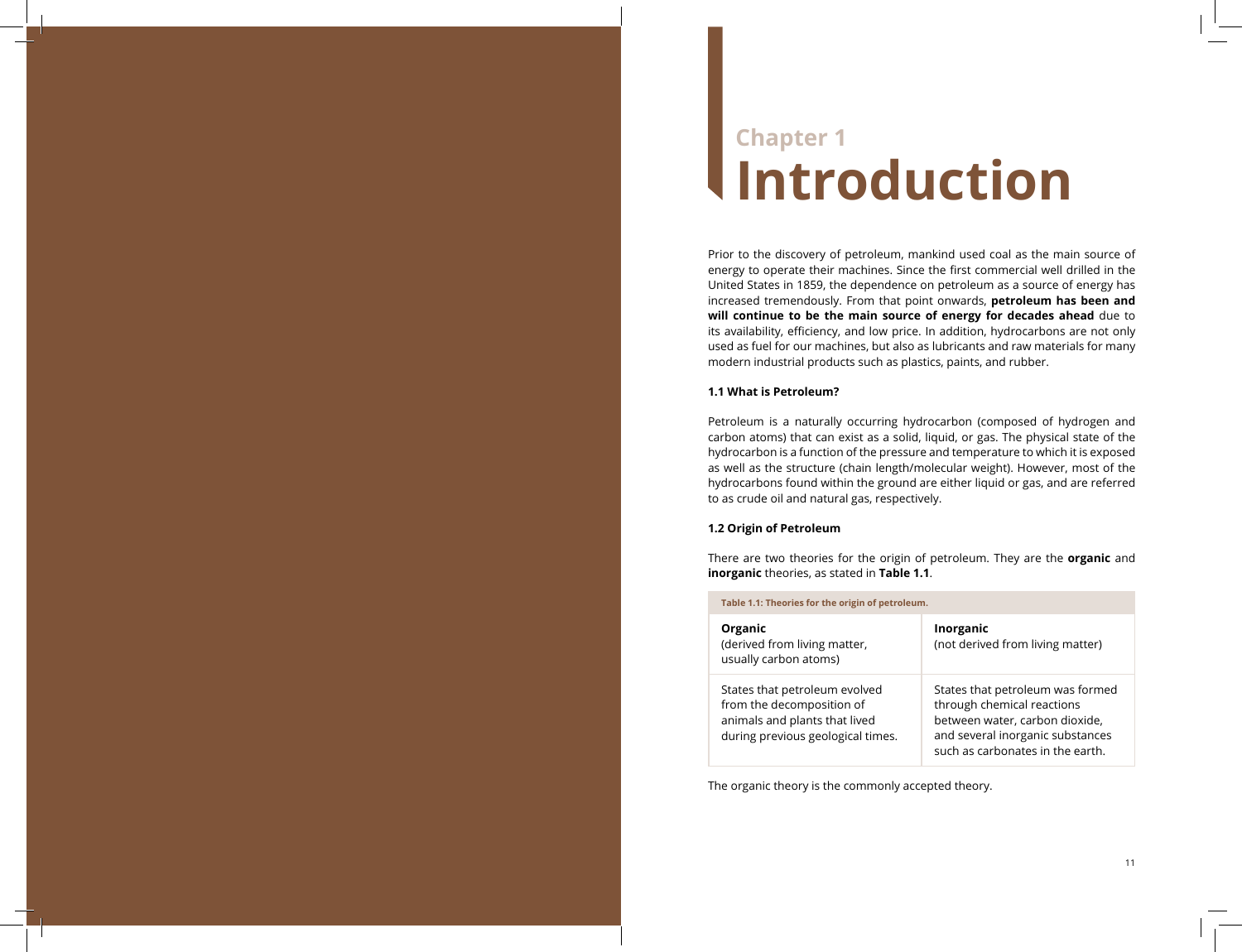## **1.3 Petroleum System**

A petroleum system consists of different geological components needed to generate and store hydrocarbons. These components are source rock, migration path, reservoir rock, trap, and seal. **Source rock** is the rock containing organic matter in sufficient quantity, and is under suitable conditions for the formation of hydrocarbons. **Migration path** is the pathway that the hydrocarbons take to move away from the source rock to the point where they can find a suitable trap. The forces driving the movement of hydrocarbons out of the source rock come from tectonic stresses, which are coupled with capillarity (this topic is explained further in Chapter 8) and buoyancy (density difference); since hydrocarbons are lighter than water, they move upward. **Reservoir rock** is the rock that is able to store hydrocarbons in its pores. The hydrocarbons will continue migrating upward until they reach a **seal**. This is an impermeable layer of rock that blocks the hydrocarbons from further migration. Finally, a **trap** is a configuration of rocks, ensuring that the hydrocarbons are stored in it. Traps can be structural, stratigraphic, or a combination of both. **Figure 1.1** shows the components and processes in a petroleum system.



**Figure 1.1: Schematic showing (a) the process of hydrocarbon formation and (b) the migration of matured hydrocarbon until it reaches an impermeable seal and attains static equilibrium.**

### **1.4 What is a Reservoir?**

In petroleum engineering, a reservoir is the place where the hydrocarbons reside. Our job as petroleum engineers is to access reservoirs and extract the hydrocarbons (natural gas and/or crude oil) in an economical and environmentally safe manner. Reservoirs can be classified into three types: oil, gas, and gas-oil

reservoirs, as shown in **Figure 1.2**. Natural gas, if present in a reservoir, is always on top because it has the lowest density, while water is always at the bottom because it has the highest density among the three reservoir fluids (gas, oil, and water).



**Figure 1.2: Schematic showing typical hydrocarbon distributions in (a) an oil reservoir, (b) a gas reservoir and (c) a gas–oil reservoir.**

## **1.5 Lithology of Petroleum Reservoirs**

Lithology is the general physical characteristics of a rock. Reservoir rocks can be divided into two types: **sandstone** and **carbonates**. Sandstones are formed from grains that have undergone sedimentation, compaction, and cementation. Carbonates are principally formed on carbonate platforms by a combination of biogenic and abiogenic processes.

The major characteristics of both sandstone and carbonate rocks are shown in **Table 1.2.**

#### **Table 1.2: Geological comparison between sandstone and carbonate rocks.**

| Sandstone                                                                             | Carbonate                                                                                                  |
|---------------------------------------------------------------------------------------|------------------------------------------------------------------------------------------------------------|
| • Usually composed of silica grains<br>(mainly quartz and some feldspar).             | • Two major types are<br>limestone (CaCO <sub>3</sub> ) and dolomite<br>$(CaMg(CO3)2)$ .                   |
| • Consolidated (the rock is<br>combined as one unit) or loosely<br>consolidated.      | • Pore space consists of inter- or<br>intragranular porosity as well as<br>areas of dissolution (vugs) and |
| • May contain swelling clays (clays<br>have negative impact on reservoir<br>quality). | fractures.                                                                                                 |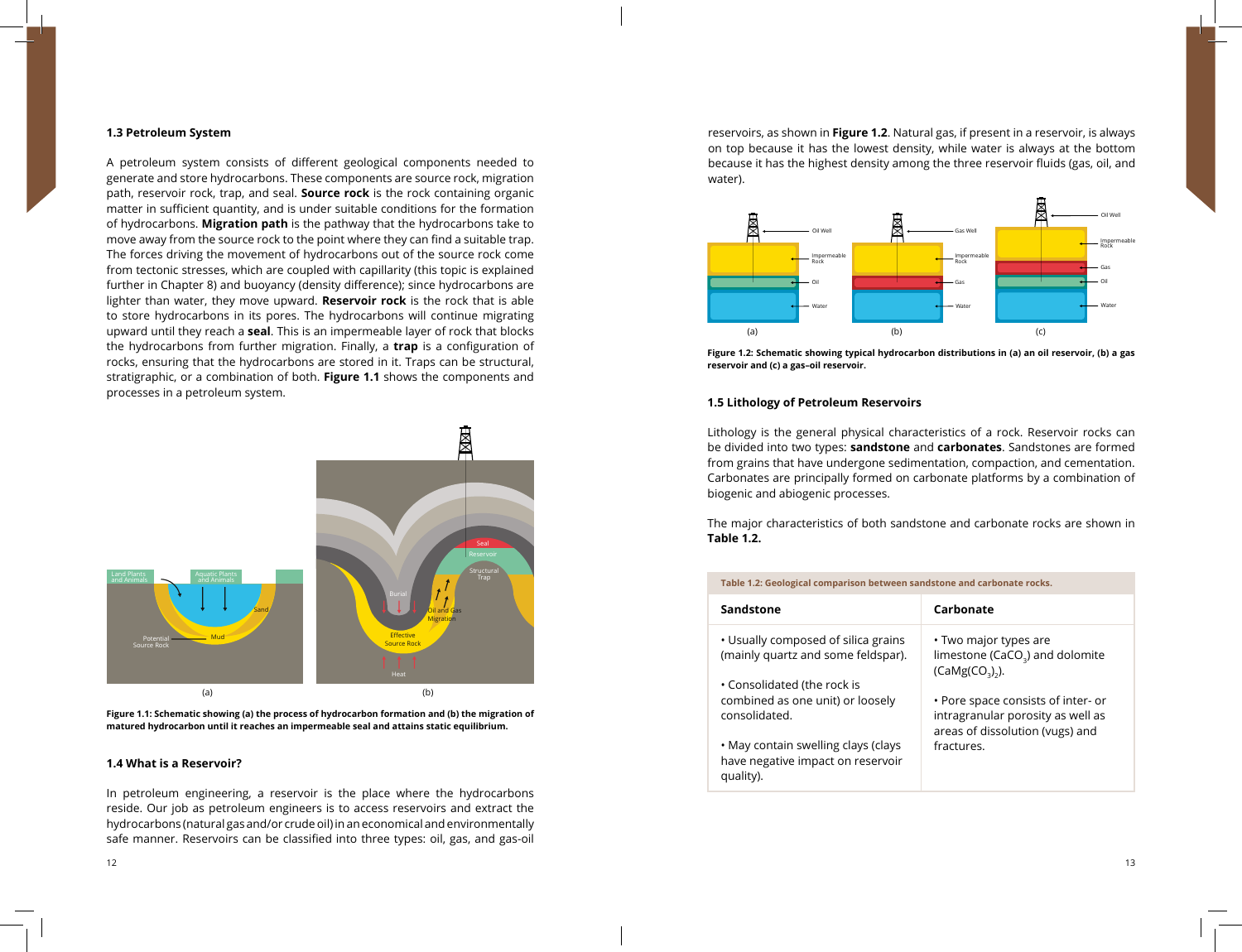# **1.6 What is Petrophysics?**

Petrophysics is the study of rock properties and rock-fluid properties. These properties, which we will study extensively in the following chapters, include: **porosity, rock compressibility, single-phase permeability, fluid saturation, electrical properties of reservoir rocks, wettability, capillary pressure,**  and **relative permeability.** Petrophysics can be divided into core and wireline petrophysics. In this book, we will mainly cover **core petrophysics** that requires conducting laboratory experiments on core samples brought from the reservoir to the surface. **Wireline petrophysics,** which involves using logs to determine properties, will also be briefly covered in this book.

Rock samples are extracted from the reservoir through coring and can be subjected to two categories of laboratory analysis: **routine core analysis** and **special core analysis.**

# **1.6.1 Routine Core Analysis (RCAL)**

Routine core analysis attempts to find the basic properties of the reservoir rock such as porosity, grain density, permeability, and fluid saturation, as shown below:



# **1.6.2 Special Core Analysis (SCAL)**

Special core analysis is an extension of RCAL, and attempts to measure data that is more representative of the reservoir conditions. These measurements include electrical properties of reservoir rocks, wettability, capillary pressure, and relative permeability, as shown below:



### **1.7 Why Do We Need to Understand Petrophysics?**

Petrophysics is a fundamental science for petroleum engineers. Most of the petroleum engineering topics branch out from petrophysical concepts. An understanding of petrophysical properties helps us in:

- Estimating the quantity of hydrocarbons present in the reservoirs (e.g. porosity and fluid saturation).
- Understanding how the hydrocarbons will flow from the reservoir to the well during production (e.g. permeability, wettability, and relative permeability).

In this book, we will study each petrophysical property extensively.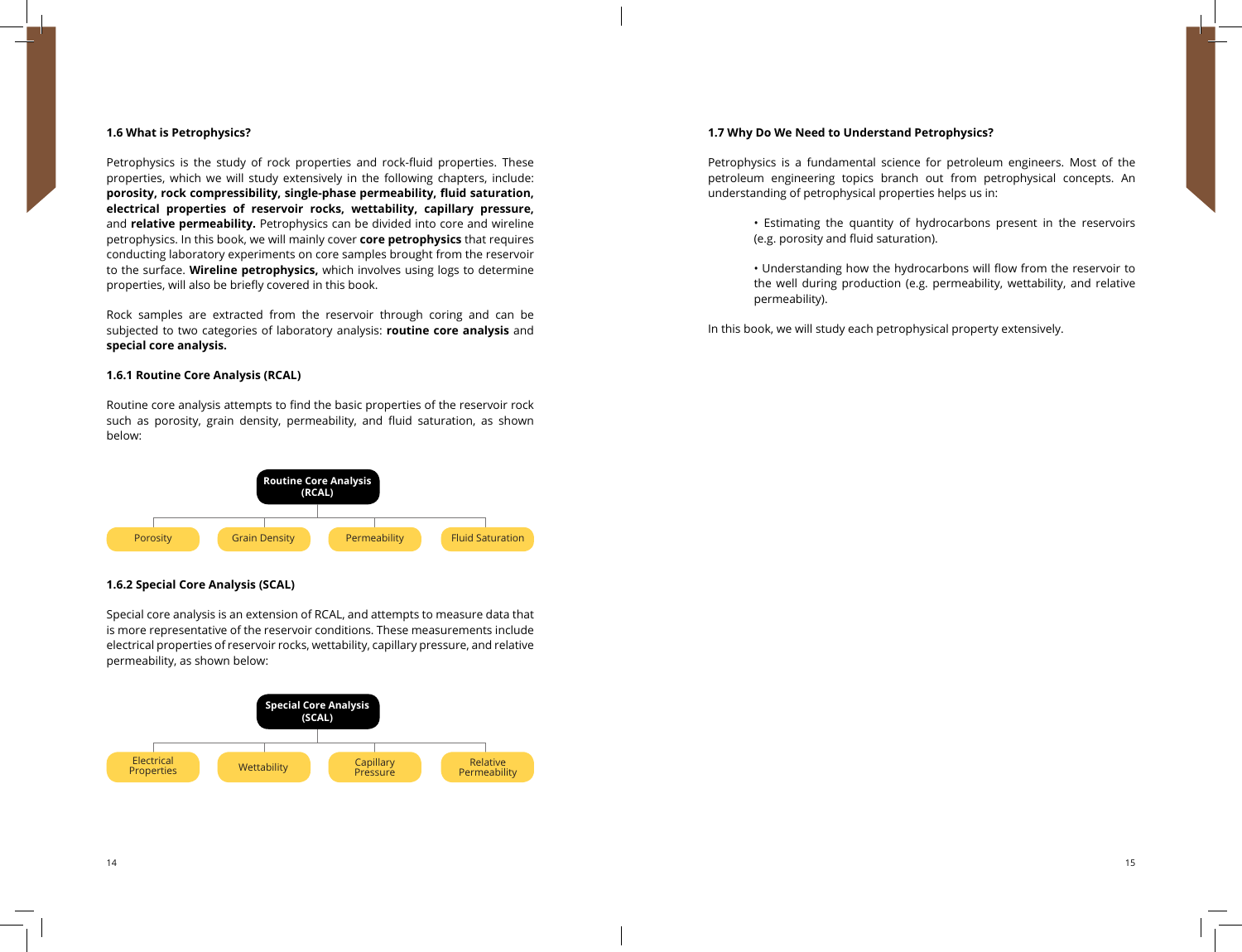# **Chapter 2 Porosity**

Porosity is the ratio of void volume in a porous medium to the total volume of that medium. Let us assume that we have an empty 350 ml glass, and we fill the glass to the brim with water to cover the entire volume. Now consider another identical glass with four ice cubes in it, with each ice cube having a volume of 50 ml. The total volume of ice in the glass will be 200 ml, given that it is not melting. If we now want to pour water to the glass, we know that there will be room for just 150 ml of water, since the rest of the volume is occupied by ice. Hence, the porosity of the glass with the ice cubes will be 150 ml (pore volume, the volume of water filling the pore space) divided by 350 ml (total volume) and the resulting porosity will be 0.43. This scenario is shown in **Figure 2.1**. Basically, porosity means storage capacity that can indicate the amount of fluid that the porous medium can store. Porosity can be calculated using the following equation:

$$
=\frac{V_p}{V_t}
$$
 (2.1)

where  $\phi$  is the porosity [dimensionless since we are dividing two volumes],  $V_{_{\rho}}$  is the pore volume [cm<sup>3</sup>], and  $V_t$  is the total volume [cm<sup>3</sup>].

 $\phi$ 

Alternatively, we can subtract the matrix volume (in this case, the ice cubes) from the total volume and divide it by the total volume to obtain the porosity, as shown in the following equation:

$$
\phi = \frac{V_t - V_m}{V_t} \tag{2.2}
$$

where  $V_m$  is the matrix volume [cm<sup>3</sup>].

Overall, we can say that:

$$
\phi = \frac{V_p}{V_t} = \frac{V_t - V_m}{V_t} \tag{2.3}
$$

$$
V_t = V_p + V_m \tag{2.4}
$$

Therefore, if we know any two of the volumes, we can calculate the porosity.